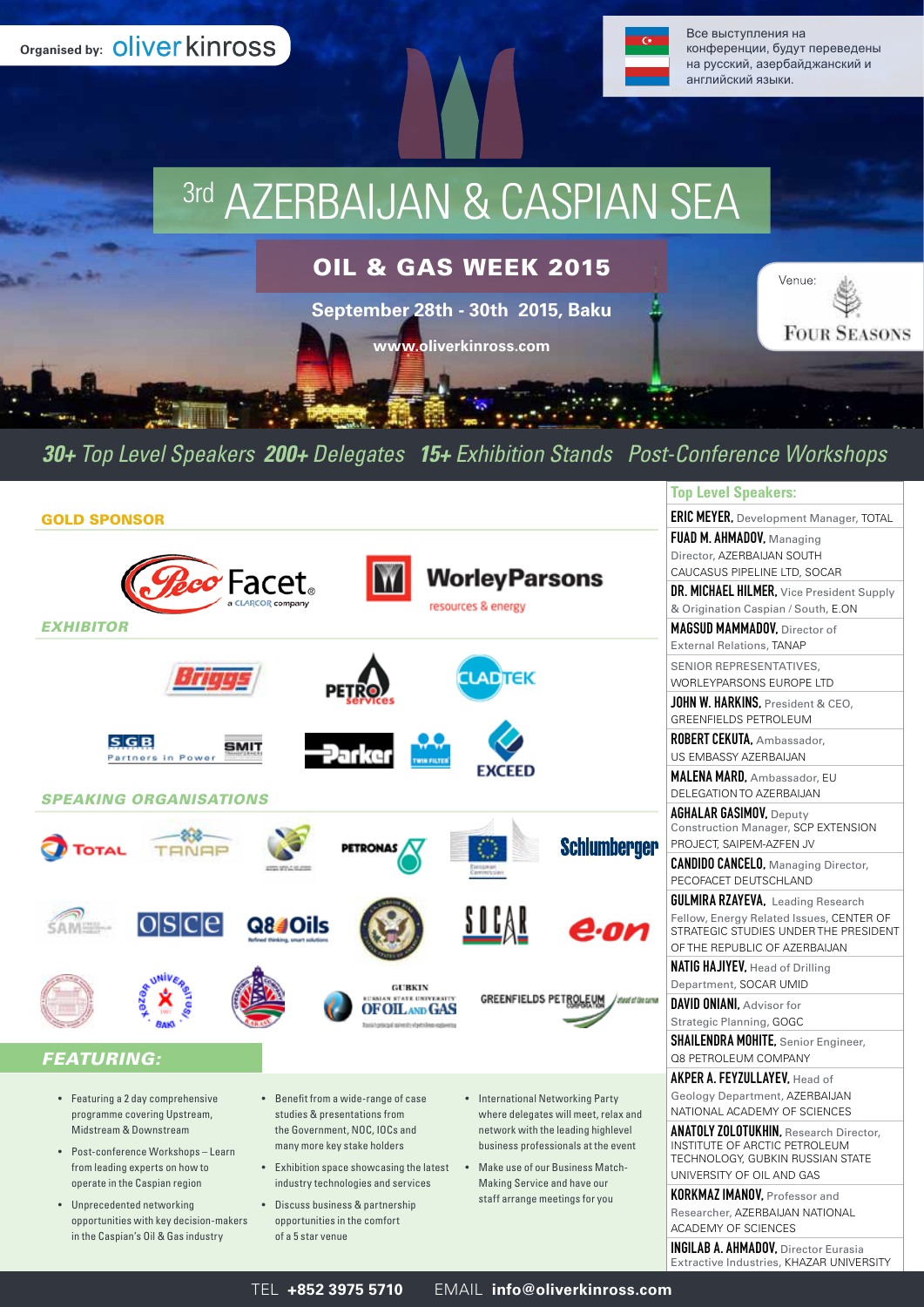# <sup>3rd</sup> AZERBAIJAN & CASPIAN SEA

 $\ldots$ 

Все выступления на конференции, будут переведены на русский, азербайджанский и английский языки.

### OIL & GAS WEEK 2015

### **DAY ONE**

#### 09.00 **Chairman's Opening Remarks**

#### 09.10 **Latest Developments in Azerbaijan's Oil and Gas Sector**

- Update from the Ministry of Energy of The Azerbaijan Republic
- Official welcome to the 3rd Annual Azerbaijan and Caspian Sea Oil and Gas Week 2015
- Recent activities, ongoing projects and investment potential.
- Latest industry insight and ongoing challenges

#### 09.45 **OPERATOR PANEL DISCUSSION: The Challenges in Operations and Developing Oil and Gas Fields Offshore in the Caspian**

- Offshore operations in the Caspian Sea
- Key regional considerations
- Technical challenges and opportunities for new technologies
- Future outlook for the sector

#### **Panellists:**

**JOHN W. HARKINS, President & CEO,** GREENFIELDS PETROLEUM

**GULMIRA RZAYEVA,** Leading Research Fellow, Energy Related Issues, CENTER OF STRATEGIC STUDIES UNDER THE PRESIDENT OF THE REPUBLIC OF AZERBAIJAN

**ROBERT CEKUTA,** Ambassador, US EMBASSY AZERBAIJAN

#### 10:30 **Drilling Challenges in Developing Fields in Azerbaijan**

- Working in the Caspian with minimal environmental impact
- Azeri-Chirag-Guneshli Field Key Challenges and Current Solutions
- Opportunities for new technologies to increase developments of Azeri oil fields

11:05 **Refreshment and Networking Break**



11:25 **Greenfields Petroleum Corporation -**

- **Operations and Activities in Azerbaijan** • Project updates from the Bahar oil & gas fields
- Technical drilling challenges
- Outlook and project milestones

#### **JOHN W. HARKINS, President & CEO,** GREENFIELDS PETROLEUM

11:50 **Contaminant Diagnostics in Oil and Gas and "Contaminant Dictates the Method Philosophy"**

**CANDIDO CANCELO,** Managing Director, PECOFACET DEUTSCHLAND

#### 12:25 **Absheron Condensate Gas Field: Overview & Projections**

- Overview of the development
- Project status
- Way Forward

#### **ERIC MEYER,** Development Manager, TOTAL

#### 13:00 **Lunch**

#### 14:00 **WorleyParsons in the CIS Region**

- Project management capabilities, regional and Kazakhstan experience
- Russia experience projects, RDIs, execution, integration with client, regulatory
- Improved capabilities
- Refinery, petrochem and offshore

SENIOR REPRESENTATIVES,

WORLEYPARSONS EUROPE LTD

#### 14:35 **The Potential of LNG for the Caspian Region**

- Insight into existing operations in Azerbaijan
- A market forecast for growth of the sector
- High technology developments within LNG
- Benefits and implications for the Caspian

**SHAILENDRA MOHITE,** Senior Engineer, Q8 PETROLEUM COMPANY

#### 15:10 **Drilling and Well Integrity in the Caspian – Key Challenges and Current Solutions**

- Overview of regional drilling challenges
- An exciting time for the oil and gas industry – Increasing production through technological development
- Potential for new technologies in Azerbaijan

#### **NATIG HAJIYEV,** Head of Drilling

Department, SOCAR UMID

#### 15:45 **Refreshment and Networking Break**

#### 16:05 **PANEL DISCUSSION: Environmental Protection and HSE in Azerbaijan's Upstream Operations**

- Testing, safety and risk management
- Security in the region Challenges and requirements
- Developing an effective oil spill response plan

#### 16: 40 **Petroleum Content in Azeri Section of the Caspian Sea: Spatial Distribution, Factors its Controlling and Further Prospects**

- Overview of the resource base in the Azeri section of the Caspian Sea
- Regional geological considerations and challenges for local operators
- How to maximise Azerbaijan's hydrocarbon potential

**AKPER A. FEYZULLAYEV,** Head of Geology Department, AZERBAIJAN NATIONAL ACADEMY OF SCIENCES

17:15 **Closing Chairman Remarks**

17: 25 **End of Conferences**

18:00 **Drinks Reception and Networking Function**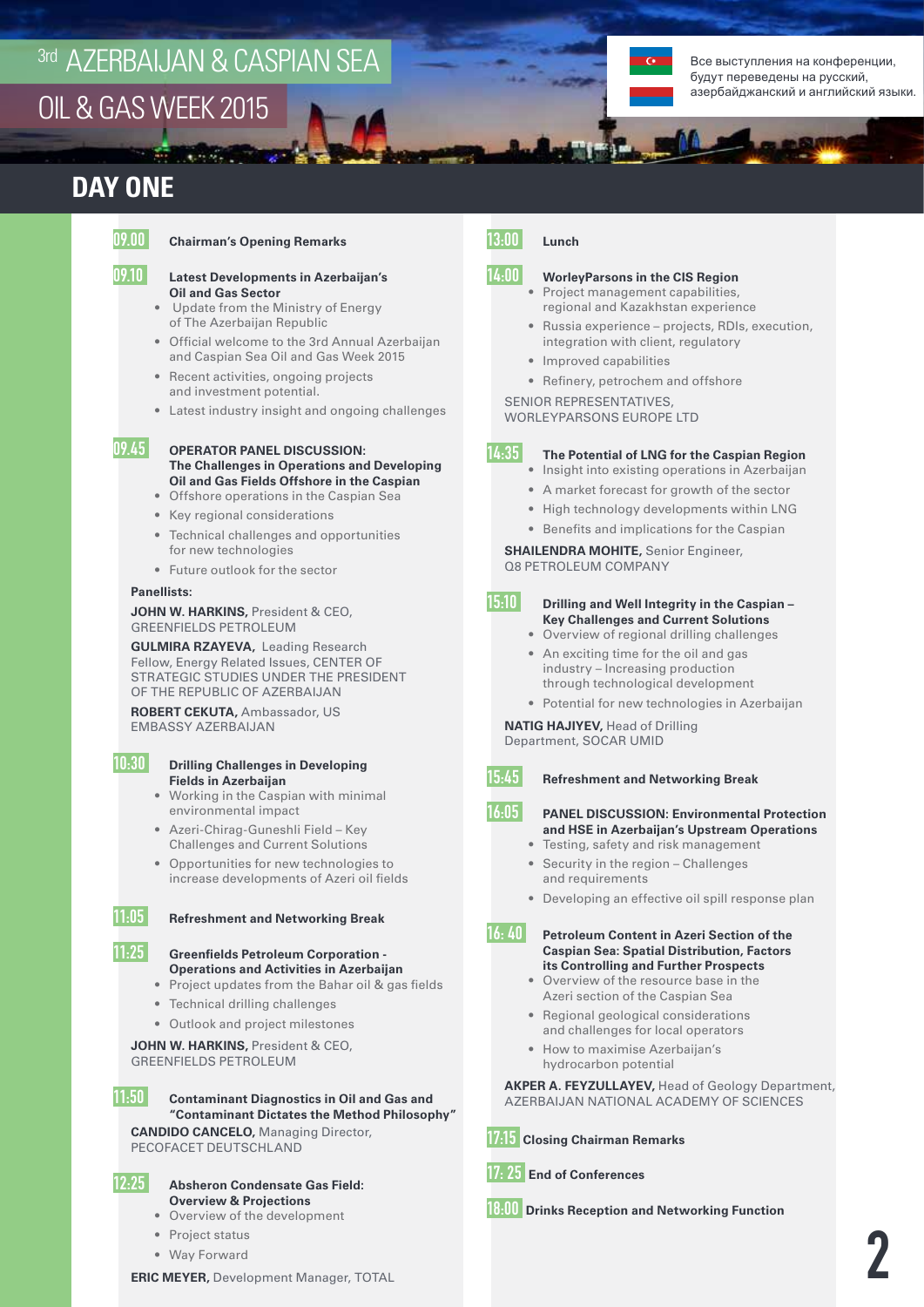### <sup>3rd</sup> AZERBAIJAN & CASPIAN SEA OIL & GAS WEEK 2015

 $\overline{1}$ 

Все выступления на конференции, будут переведены на русский, азербайджанский и английский языки.

### **DAY TWO**

#### 09.00 **Chairman's Opening Remarks**

#### 09.10 **Shah Deniz: A Landmark Project in Azerbaijan's Future**

- Project updates: Expansion and implementation until 2048
- Recent movements, investment decisions – Implications for the sector, long term exploration in the field
- Southern corridor gas links What this means for Europe and the expansion of the sector in Azerbaijan

#### 09. 45 **PANEL DISCUSSION: Challenges for Implementation of the Southern Gas Corridor**

- Overview of supply, pipeline projects and interconnectors
- Meeting Europe's demands for natural gas
- Technical challenges at each stage of the gas value chain

**DR. MICHAEL HILMER,** Vice President Supply & Origination Caspian / South, E.ON

**FUAD M. AHMADOV,** Managing Director, AZERBAIJAN SOUTH CAUCASUS PIPELINE LTD, SOCAR

**DAVID ONIANI,** Advisor for Strategic Planning, GOGC **MAGSUD MAMMADOV,** Director of

External Relations, TANAP

#### 10:30 **Turkey's Importance in Regional Oil and Gas**

- Updates from the TANAP leg of the Southern Gas Corridor
- Turkish demand for Azeri oil and gas
- Turkey's refining capabilities and downstream opportunities

**MAGSUD MAMMADOV,** Director of External Relations, TANAP



#### 11:05 **Refreshment and Networking Break**

#### 11:25 **Trans Adriatic Pipeline –**

**Bringing Gas to Europe under the Adriatic Sea**

- Key fact and figures for the pipeline
- Projected capacity and expansion possibilities
- Project innovations How and where are new technologies being implemented?

#### 11:50 **The South Caucasus Pipeline - Latest Strategic Developments**

- Technical view of the project Capacity and scalability
- Affects of fluctuating oil and gas prices on Azerbaijan's midstream operations
- Importance of SCP for regional energy security

**FUAD M. AHMADOV,** Managing Director, AZERBAIJAN SOUTH CAUCASUS PIPELINE LTD, SOCAR

- 12:25 **Shah Deniz 2 South Caucasus Pipeline Extension Project**
	- Detailed project overview and targets
	- Explanation of the opportunities for the extension
	- Key technical challenges and the need for new technologies
	- Future outlook and project milestones for 2016 and beyond

**AGHALAR GASIMOV,** Deputy Construction Manager, SCP Extension Project, SAIPEM-AZFEN JV

#### 13:00 **Lunch**

#### 14:00 **Regional Energy Security – Key Considerations Affects of falling oil and gas prices**

- Azerbaijan in the regional energy context
- Maintaining and improving current growth in the Caspian region
- Importance of the Southern Corridor Gas

**DR. MICHAEL HILMER,** Vice President Supply & Origination Caspian / South, E.ON

- 14:35 **EU Energy Strategy and the Role of Azerbaijan**
	- **in Ensuring Diversification of Supply** • Latest developments in relations
	- EU energy policy
	-
	- Oil and gas sustainability and security

**MALENA MARD,** Ambassador, EU DELEGATION TO AZERBAIJAN

15:10 **Georgian Oil and Gas Activities – A vital player in Caspian Midstream Activities**

- Operational insight into the Batumi Oil Terminal and Sea Port
- Maintaining and developing existing pipeline projects

**DAVID ONIANI,** Advisor for Strategic Planning, GOGC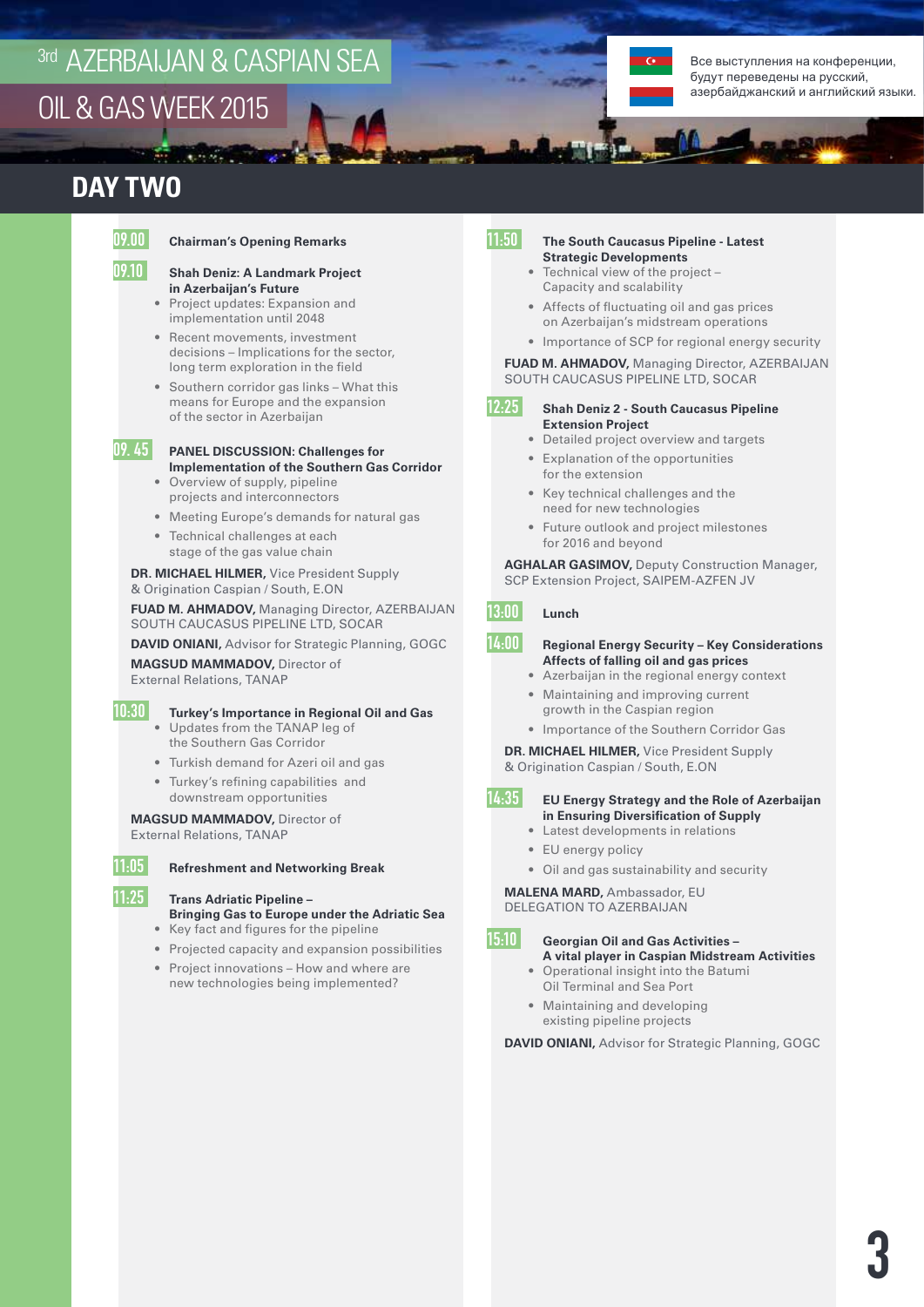## <sup>3rd</sup> AZERBAIJAN & CASPIAN SEA OIL & GAS WEEK 2015

 $\mathbf{z}$  and  $\mathbf{z}$  .

Все выступления на конференции, будут переведены на русский, азербайджанский и английский языки.

### **DAY TWO**

#### 15:45 **Refreshment and Networking Break**

#### 16:05 **Azerbaijan's Oil and Gas Production and Exports**

- Current production figures and demand for Azeri oil and gas
- Changing global oil prices and implications for oil and gas projects
- Azerbaijan within the regional and world market

#### **GULMIRA RZAYEVA,** Leading Research Fellow, Energy Related Issues, CENTER OF STRATEGIC STUDIES UNDER THE PRESIDENT OF THE REPUBLIC OF AZERBAIJAN



#### 16: 40 **Successfully Forecasting Oil and Gas Production in Azerbaijan**

- Key methods and techniques
- What this means for Azerbaijan's oil and gas sector
- Supply vs demand for Caspian oil and gas

**KORKMAZ IMANOV,** Professor and Researcher, NATIONAL ACADEMY OF SCIENCES OF AZERBAIJAN



17:15 **Closing Chairman Remarks**

17: 25 **End of Conferences**

#### *OUR 2015 MEDIA PARTNERS*



#### *OUR 2015 EVENT PARTNERS*

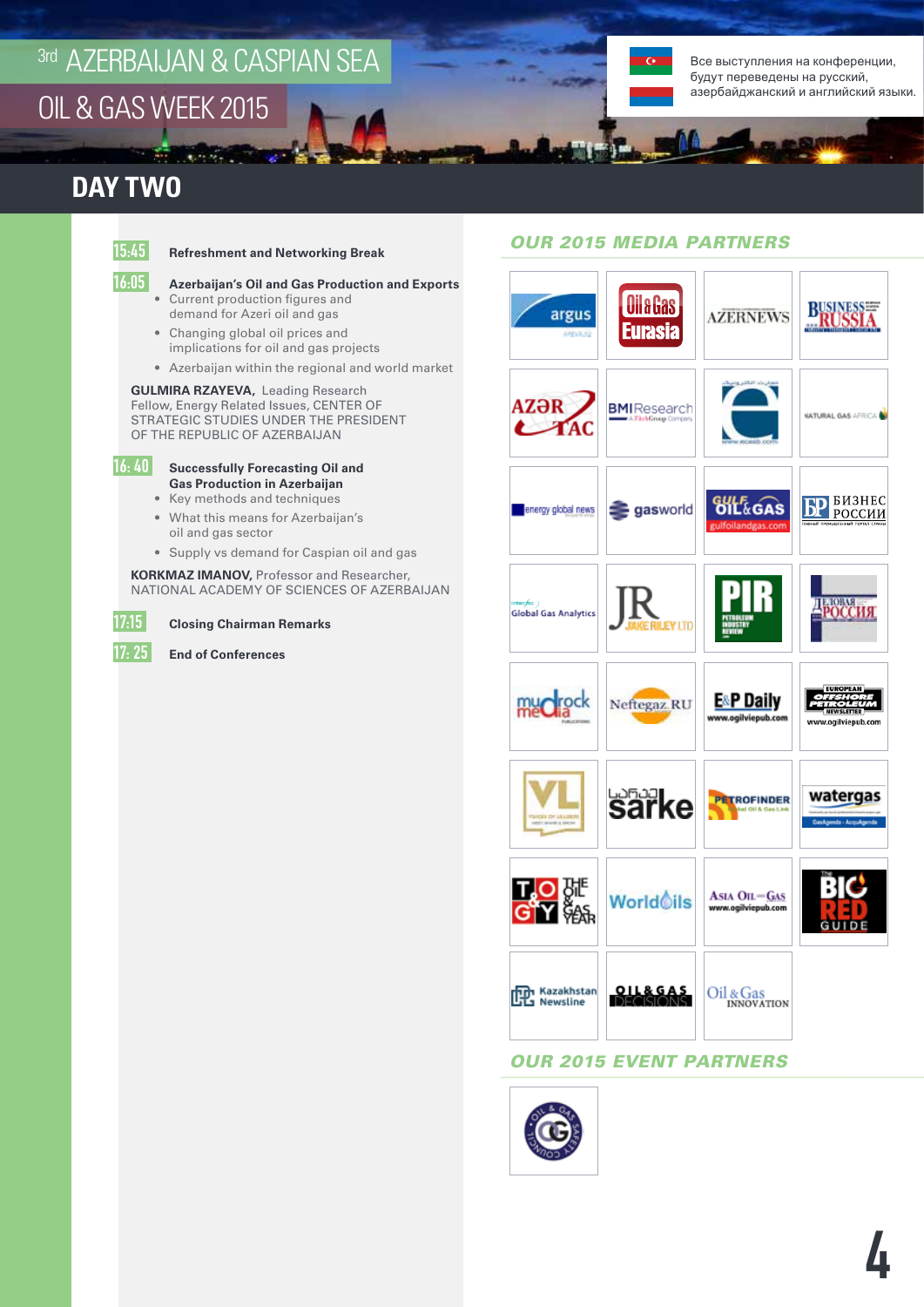

Все выступления на конференции, будут переведены на русский, азербайджанский и английский языки.

### **POST CONFERENCE WORKSHOPS**

Contractor of the

### **WORKSHOP 1**

#### **DEVELOPING A COORDINATED OIL SPILL RESPONSE NETWORK IN THE CASPIAN SEA**

- Environmental challenges for the Caspian Sea – Wildlife and coastline
- International cooperation and a joint response to a spill in the Caspian
- HSE Requirements Key challenges for operator companies
- The use of new technologies and drones in improving HSE in the region

### **WORKSHOP 2**

#### **DRILLING BETTER WELLS, SAFER AND FASTER**

- A look at cutting-edge technology for the upstream sector
- Data-logging and its potential for maximising well efficiency
- Technical and environmental challenges to operating in the Caspian Sea
- Deep water and shallow water case studies

### **WORKSHOP 3**

### **IMPROVING THE BUSINESS ENVIRONMENT FOR AZERBAIJAN'S OIL AND GAS SECTOR**

- Government initiatives and strategies
- Key challenges and opportunities for a better business climate
- Negotiating contracts and tenders for oil and gas projects n the region
- Investing and doing business within Azeri oil and gas

### **WORKSHOP 4**

### **OPAQUE TO TRANSPARENT: CASPIAN RESOURCES AND THE IMPLICATIONS OF EITI**

- The EITI requirements and recommendations
- Implementing the EITI requirements
- Oil companies concerns and priorities
- Work plan and governance

**INGILAB A. AHMADOV, Director Eurasia** Extractive Industries, KHAZAR UNIVERSITY

**Workshops will be held at the Four Seasons Hotel and will run from 10am - 4pm. Please register asap to secure your place - info@oliverkinross.com.**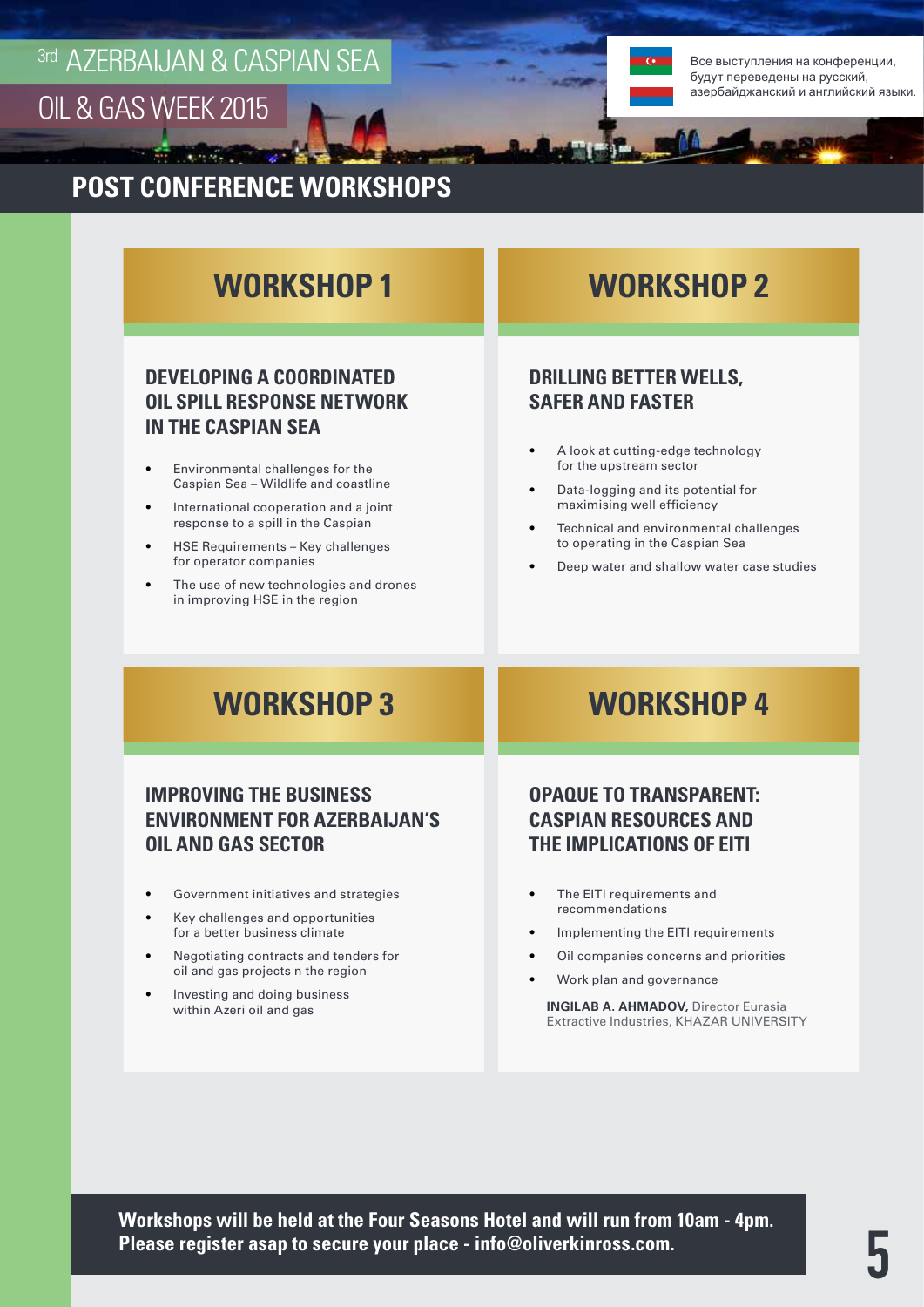## 3rd AZERBAIJAN & CASPIAN SEA<br>OIL & GAS WEEK 2015 OIL & GAS WEEK 2015

 $\mathbf{L} = \mathbf{A}^T \mathbf{L}$ 

**Partie** 

Все выступления на конференции, Все выступления на конференции, будут переведены на русский, будут на русский, азербайджанский и английский языки.

### **VENUE INFORMATION Venue Page**





In this cosmopolitan oil capital on the Caspian Sea, Four Seasons presents a Beaux-Arts-style luxury hotel on the waterfront promenade – just steps from the Old City.

Situated in the heart of Baku, Four Seasons Baku is close to Maiden's Tower, Palace of the Shirvan Shahs, and Sabir Park. Also nearby are Nizami Museum and Fountain Square.



**ADDRESS 77/79 Neftchilar Avenue, AZ1095, Baku, Azerbaijan Website www.fourseasons.com/baku**



#### **VISA:**

Delegates will need to gain a business Visa for access into Azerbaijan. Processing time and costs for your letter of invitation and your visa vary so you must start this process immediately. For advice and what you need please refer to the following website: https://www.visaforazerbaijan. org.uk/

We have also set up a contact with an independent travel agent who can provide assistance on obtaining a letter from the Azerbaijani ministry of Foreign affairs. Please contact Irina Legay on the following contact details for info regarding this: visas.uk@ctmstravel.com irina.ligay@ctmstravel.com +44 (0)20 7400 9481



#### **DIRECTIONS/TRAVEL:**

The nearest airport is Heydar Aliyev International Airport which is 26km away. It will cost approximately 20 AZN in a taxi (for London Cab Taxi Service) and in the region of 95-120 AZN for a private car. Please email Leila on:

leyla.ramazanova@fourseasons. com

at the Four Seasons to book these.



For further driving instructions please visit

www.fourseasons.com/baku/ destination/directions\_and\_maps/

for full instructions of how to get there.



**ACCOMMODATION:**  Discounted rates have been arranged for all registered delegates at the Four Seasons.

Please email leyla with completed booking form to:

leyla.ramazanova@fourseasons. com

**THE RATES ARE AS FOLLOWS:** Deluxe city view room - 199 AZN Room only

Deluxe sea view room - 219 AZN Room only (exclusive of VaT 18%, 6% service charge and 1.1 AZN municipality tax)

Please note that it is each individual attendee's responsibility to obtain the correct visa for entry into the country. Oliver Kinross is happy to assist with this (invitation letters can be arranged for you) however cannot be held responsible for any visa being declined/ refused.

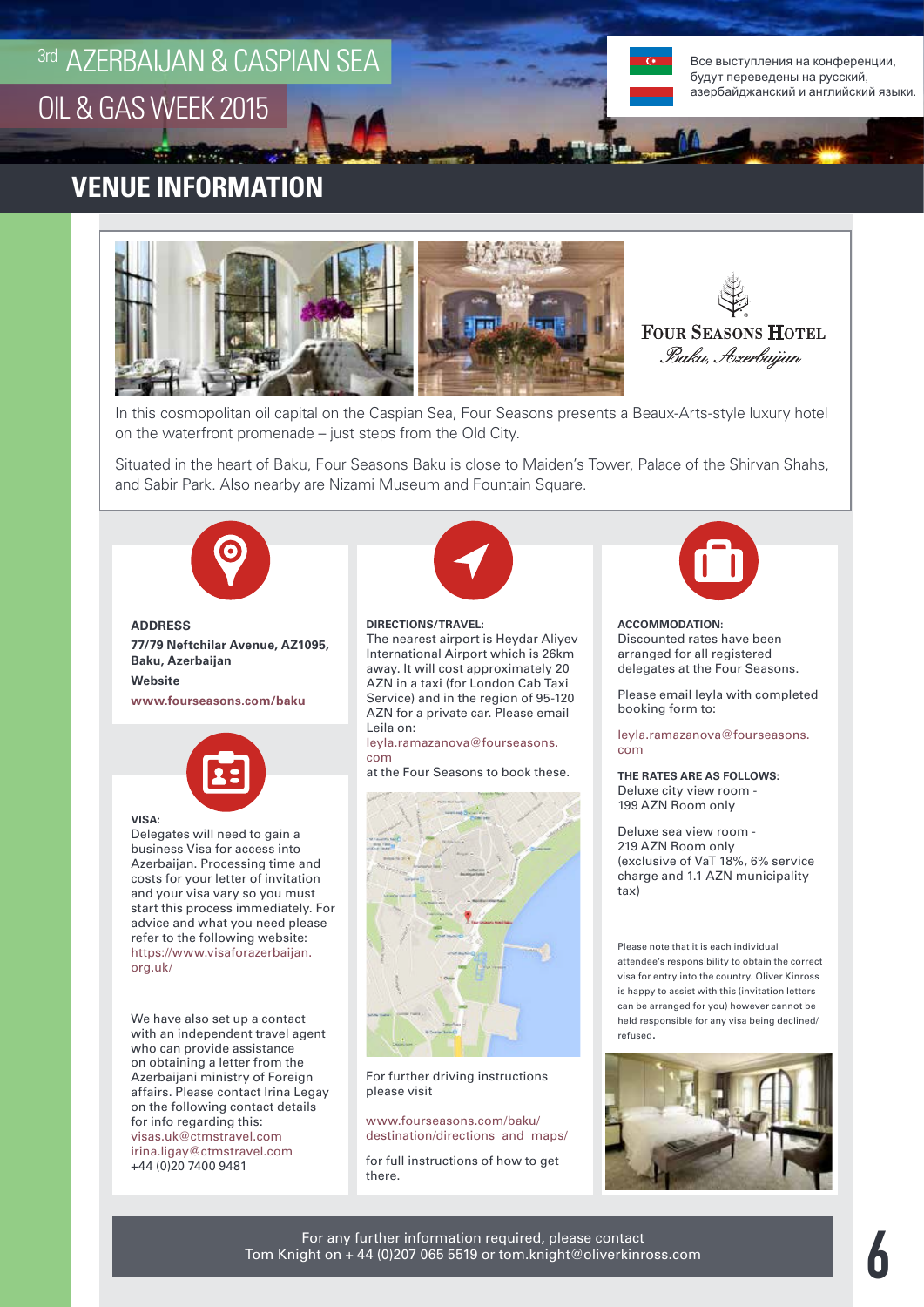

Все выступления на конференции, будут переведены на русский, азербайджанский и английский языки.

### **SPONSORSHIP OPTIONS**

### **Exhibitor Package PRICE 24,950**

- 2 conference tickets.
- 2 guest of sponsor tickets (These can only be given to oil and gas companies)
- A 2 x 3 metre exhibition space and meeting area.
- Business Matchmaking Service Let us know the names and job titles of any companies or individuals you would like to meet. We will then do our best to ensure they are at the event and will aim to introduce them to you.
- Exposure of your corporate logo and profile on the conference programme (approximately 15,000 copies

distributed to your target market worldwide).

- Exposure of your corporate logo and profile on the conference website; hyper link to your website.
- Your company literature / material in every delegate pack.
- Branding and inclusion of your company in all conference material.
- The confidential delegate list provided to your sales / marketing team (2 weeks prior to the event taking place).
- Use of the Sponsor's meeting room for oneon-one meetings with delegates.

### **Silver Plus Package PRICE 25 PRICE £6,750**

- 2 conference tickets.
- The opportunity to sit on the Panel Discussion on day two of the event.
- 3 guest of sponsor tickets (These can only be given to oil and gas companies)
- A 2 x 3 metre exhibition space and meeting area.
- Business Matchmaking Service Let us know the names and job titles of any companies or individuals you would like to meet. We will then do our best to ensure they are at the event and will aim to introduce them to you.
- Exposure of your corporate logo and profile on the conference programme (approximately 15,000 copies

distributed to your target market worldwide).

- Exposure of your corporate logo and profile on the conference website; hyper link to your website.
- Your company literature / material in every delegate pack.
- Branding and inclusion of your company in all conference material.
- The confidential delegate list provided to your sales / marketing team (2 weeks prior to the event taking place).
- Use of the Sponsor's meeting room for oneon-one meetings with delegates.

### **PRICE** Gold Package£8,950

- 3 conference tickets.
- The opportunity to give a 35 minute presentation.
- 4 guest of sponsor tickets (These can only be given to oil and gas companies)
- A 2 x 3 metre exhibition space and meeting area.
- Business Matchmaking Service Let us know the names and job titles of any companies or individuals you would like to meet. We will then do our best to ensure they are at the event and will aim to introduce them to you.
- Exposure of your corporate logo and profile on the conference programme (approximately 15,000 copies



distributed to your target market worldwide).

- Exposure of your corporate logo and profile on the conference website; hyper link to your website.
- Your company literature / material in every delegate pack.
- Branding and inclusion of your company in all conference material.
- The confidential delegate list provided to your sales / marketing team (2 weeks prior to the event taking place).
- Use of the Sponsor's meeting room for oneon-one meetings with delegates.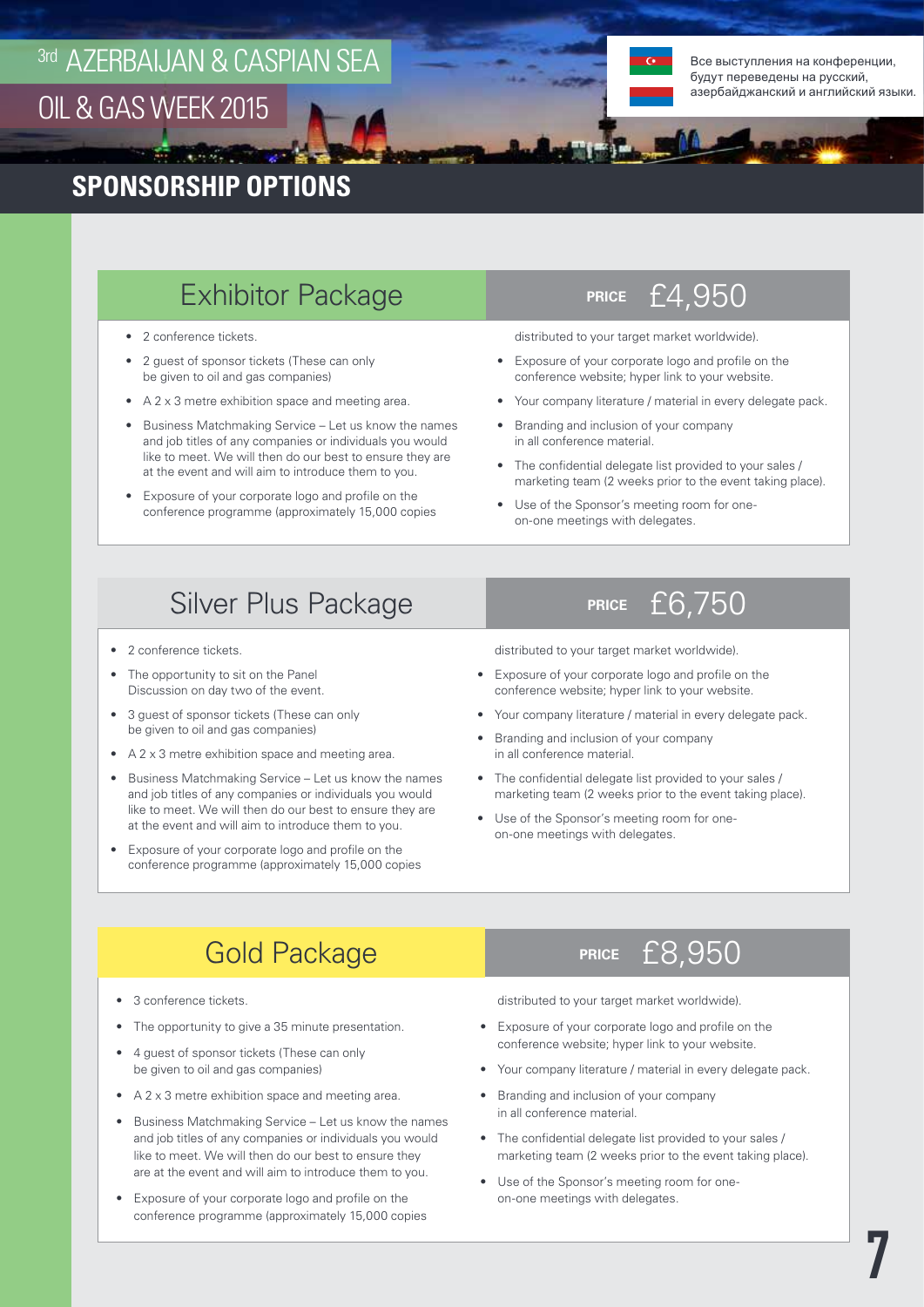$\mathbf{q} = \mathbf{q}^T \mathbf{q}$  ,

 $\mathcal{L}$ 

Все выступления на конференции, будут переведены на русский, азербайджанский и английский языки.

8

**To register please bookings to +44 (0)20 7127 4503 or call us on +44 (0) 20 7127 4501**

If you do not hear from us within 24 hours of making a booking then please call our offices or email us at info@oliverkinross.com to confirm registration

### Booking Contract

| Name                                                                                                                                                                                                                                                                                                                                                                                                                                                                                                                                                                                                                                                                                                                                                                                                                                                                                                                                                                                                                                                                                                                                                                                                                                                                                                                                                                                                                                                                                                                                                                                                                                                                                                                                                                                                                                                                                                                                                                                                                                                                                                                                                                                                                                                                                                                               | Name                                                                                                                                                                                                                                                                                                                                                                                                                                                                                                                                                                                                                                                                                                                                                                                                                                                                                                                                                                                                                                                                                                                                                                                                                                                                                                                                                                                                                                                                                                                                                                                                                                                                                                                                                                                                                                                                                                                                                                                                                                                                                                                                                                |  |
|------------------------------------------------------------------------------------------------------------------------------------------------------------------------------------------------------------------------------------------------------------------------------------------------------------------------------------------------------------------------------------------------------------------------------------------------------------------------------------------------------------------------------------------------------------------------------------------------------------------------------------------------------------------------------------------------------------------------------------------------------------------------------------------------------------------------------------------------------------------------------------------------------------------------------------------------------------------------------------------------------------------------------------------------------------------------------------------------------------------------------------------------------------------------------------------------------------------------------------------------------------------------------------------------------------------------------------------------------------------------------------------------------------------------------------------------------------------------------------------------------------------------------------------------------------------------------------------------------------------------------------------------------------------------------------------------------------------------------------------------------------------------------------------------------------------------------------------------------------------------------------------------------------------------------------------------------------------------------------------------------------------------------------------------------------------------------------------------------------------------------------------------------------------------------------------------------------------------------------------------------------------------------------------------------------------------------------|---------------------------------------------------------------------------------------------------------------------------------------------------------------------------------------------------------------------------------------------------------------------------------------------------------------------------------------------------------------------------------------------------------------------------------------------------------------------------------------------------------------------------------------------------------------------------------------------------------------------------------------------------------------------------------------------------------------------------------------------------------------------------------------------------------------------------------------------------------------------------------------------------------------------------------------------------------------------------------------------------------------------------------------------------------------------------------------------------------------------------------------------------------------------------------------------------------------------------------------------------------------------------------------------------------------------------------------------------------------------------------------------------------------------------------------------------------------------------------------------------------------------------------------------------------------------------------------------------------------------------------------------------------------------------------------------------------------------------------------------------------------------------------------------------------------------------------------------------------------------------------------------------------------------------------------------------------------------------------------------------------------------------------------------------------------------------------------------------------------------------------------------------------------------|--|
|                                                                                                                                                                                                                                                                                                                                                                                                                                                                                                                                                                                                                                                                                                                                                                                                                                                                                                                                                                                                                                                                                                                                                                                                                                                                                                                                                                                                                                                                                                                                                                                                                                                                                                                                                                                                                                                                                                                                                                                                                                                                                                                                                                                                                                                                                                                                    |                                                                                                                                                                                                                                                                                                                                                                                                                                                                                                                                                                                                                                                                                                                                                                                                                                                                                                                                                                                                                                                                                                                                                                                                                                                                                                                                                                                                                                                                                                                                                                                                                                                                                                                                                                                                                                                                                                                                                                                                                                                                                                                                                                     |  |
| Job                                                                                                                                                                                                                                                                                                                                                                                                                                                                                                                                                                                                                                                                                                                                                                                                                                                                                                                                                                                                                                                                                                                                                                                                                                                                                                                                                                                                                                                                                                                                                                                                                                                                                                                                                                                                                                                                                                                                                                                                                                                                                                                                                                                                                                                                                                                                | Job                                                                                                                                                                                                                                                                                                                                                                                                                                                                                                                                                                                                                                                                                                                                                                                                                                                                                                                                                                                                                                                                                                                                                                                                                                                                                                                                                                                                                                                                                                                                                                                                                                                                                                                                                                                                                                                                                                                                                                                                                                                                                                                                                                 |  |
| Email                                                                                                                                                                                                                                                                                                                                                                                                                                                                                                                                                                                                                                                                                                                                                                                                                                                                                                                                                                                                                                                                                                                                                                                                                                                                                                                                                                                                                                                                                                                                                                                                                                                                                                                                                                                                                                                                                                                                                                                                                                                                                                                                                                                                                                                                                                                              | Email                                                                                                                                                                                                                                                                                                                                                                                                                                                                                                                                                                                                                                                                                                                                                                                                                                                                                                                                                                                                                                                                                                                                                                                                                                                                                                                                                                                                                                                                                                                                                                                                                                                                                                                                                                                                                                                                                                                                                                                                                                                                                                                                                               |  |
| Name                                                                                                                                                                                                                                                                                                                                                                                                                                                                                                                                                                                                                                                                                                                                                                                                                                                                                                                                                                                                                                                                                                                                                                                                                                                                                                                                                                                                                                                                                                                                                                                                                                                                                                                                                                                                                                                                                                                                                                                                                                                                                                                                                                                                                                                                                                                               | Name                                                                                                                                                                                                                                                                                                                                                                                                                                                                                                                                                                                                                                                                                                                                                                                                                                                                                                                                                                                                                                                                                                                                                                                                                                                                                                                                                                                                                                                                                                                                                                                                                                                                                                                                                                                                                                                                                                                                                                                                                                                                                                                                                                |  |
| Job                                                                                                                                                                                                                                                                                                                                                                                                                                                                                                                                                                                                                                                                                                                                                                                                                                                                                                                                                                                                                                                                                                                                                                                                                                                                                                                                                                                                                                                                                                                                                                                                                                                                                                                                                                                                                                                                                                                                                                                                                                                                                                                                                                                                                                                                                                                                | Job                                                                                                                                                                                                                                                                                                                                                                                                                                                                                                                                                                                                                                                                                                                                                                                                                                                                                                                                                                                                                                                                                                                                                                                                                                                                                                                                                                                                                                                                                                                                                                                                                                                                                                                                                                                                                                                                                                                                                                                                                                                                                                                                                                 |  |
| Email                                                                                                                                                                                                                                                                                                                                                                                                                                                                                                                                                                                                                                                                                                                                                                                                                                                                                                                                                                                                                                                                                                                                                                                                                                                                                                                                                                                                                                                                                                                                                                                                                                                                                                                                                                                                                                                                                                                                                                                                                                                                                                                                                                                                                                                                                                                              | Email                                                                                                                                                                                                                                                                                                                                                                                                                                                                                                                                                                                                                                                                                                                                                                                                                                                                                                                                                                                                                                                                                                                                                                                                                                                                                                                                                                                                                                                                                                                                                                                                                                                                                                                                                                                                                                                                                                                                                                                                                                                                                                                                                               |  |
| Organisation                                                                                                                                                                                                                                                                                                                                                                                                                                                                                                                                                                                                                                                                                                                                                                                                                                                                                                                                                                                                                                                                                                                                                                                                                                                                                                                                                                                                                                                                                                                                                                                                                                                                                                                                                                                                                                                                                                                                                                                                                                                                                                                                                                                                                                                                                                                       | <b>Billing Address</b>                                                                                                                                                                                                                                                                                                                                                                                                                                                                                                                                                                                                                                                                                                                                                                                                                                                                                                                                                                                                                                                                                                                                                                                                                                                                                                                                                                                                                                                                                                                                                                                                                                                                                                                                                                                                                                                                                                                                                                                                                                                                                                                                              |  |
|                                                                                                                                                                                                                                                                                                                                                                                                                                                                                                                                                                                                                                                                                                                                                                                                                                                                                                                                                                                                                                                                                                                                                                                                                                                                                                                                                                                                                                                                                                                                                                                                                                                                                                                                                                                                                                                                                                                                                                                                                                                                                                                                                                                                                                                                                                                                    |                                                                                                                                                                                                                                                                                                                                                                                                                                                                                                                                                                                                                                                                                                                                                                                                                                                                                                                                                                                                                                                                                                                                                                                                                                                                                                                                                                                                                                                                                                                                                                                                                                                                                                                                                                                                                                                                                                                                                                                                                                                                                                                                                                     |  |
| Telephone                                                                                                                                                                                                                                                                                                                                                                                                                                                                                                                                                                                                                                                                                                                                                                                                                                                                                                                                                                                                                                                                                                                                                                                                                                                                                                                                                                                                                                                                                                                                                                                                                                                                                                                                                                                                                                                                                                                                                                                                                                                                                                                                                                                                                                                                                                                          | Booking Code (if applicable)                                                                                                                                                                                                                                                                                                                                                                                                                                                                                                                                                                                                                                                                                                                                                                                                                                                                                                                                                                                                                                                                                                                                                                                                                                                                                                                                                                                                                                                                                                                                                                                                                                                                                                                                                                                                                                                                                                                                                                                                                                                                                                                                        |  |
| Fax                                                                                                                                                                                                                                                                                                                                                                                                                                                                                                                                                                                                                                                                                                                                                                                                                                                                                                                                                                                                                                                                                                                                                                                                                                                                                                                                                                                                                                                                                                                                                                                                                                                                                                                                                                                                                                                                                                                                                                                                                                                                                                                                                                                                                                                                                                                                | Email                                                                                                                                                                                                                                                                                                                                                                                                                                                                                                                                                                                                                                                                                                                                                                                                                                                                                                                                                                                                                                                                                                                                                                                                                                                                                                                                                                                                                                                                                                                                                                                                                                                                                                                                                                                                                                                                                                                                                                                                                                                                                                                                                               |  |
| Signature                                                                                                                                                                                                                                                                                                                                                                                                                                                                                                                                                                                                                                                                                                                                                                                                                                                                                                                                                                                                                                                                                                                                                                                                                                                                                                                                                                                                                                                                                                                                                                                                                                                                                                                                                                                                                                                                                                                                                                                                                                                                                                                                                                                                                                                                                                                          |                                                                                                                                                                                                                                                                                                                                                                                                                                                                                                                                                                                                                                                                                                                                                                                                                                                                                                                                                                                                                                                                                                                                                                                                                                                                                                                                                                                                                                                                                                                                                                                                                                                                                                                                                                                                                                                                                                                                                                                                                                                                                                                                                                     |  |
| Payment Please tick how you would like to make payment<br><b>CREDIT CARD</b><br>If paying by credit card then we will contact you by telephone to collect<br>Tel:<br>credit card details, please provide the telephone number you would like us to contact you on.<br><b>Programme Code TR1</b><br><b>BANK TRANSFER</b><br>Payment terms within 5 working days                                                                                                                                                                                                                                                                                                                                                                                                                                                                                                                                                                                                                                                                                                                                                                                                                                                                                                                                                                                                                                                                                                                                                                                                                                                                                                                                                                                                                                                                                                                                                                                                                                                                                                                                                                                                                                                                                                                                                                     |                                                                                                                                                                                                                                                                                                                                                                                                                                                                                                                                                                                                                                                                                                                                                                                                                                                                                                                                                                                                                                                                                                                                                                                                                                                                                                                                                                                                                                                                                                                                                                                                                                                                                                                                                                                                                                                                                                                                                                                                                                                                                                                                                                     |  |
| £395 - A half-page advert in the delegate pack + Seat Drop<br>A5 half-page colour advert printed within the delegate pack.<br>Your company literature can be placed on every<br>seat of the conference on Day 1 of the event                                                                                                                                                                                                                                                                                                                                                                                                                                                                                                                                                                                                                                                                                                                                                                                                                                                                                                                                                                                                                                                                                                                                                                                                                                                                                                                                                                                                                                                                                                                                                                                                                                                                                                                                                                                                                                                                                                                                                                                                                                                                                                       | £495 - A full-page advert in the delegate pack + Seat Drop<br>A4 full-page colour advert printed within the delegate<br>pack. Your company literature can be placed on<br>every seat of the conference on Day 1 of the event                                                                                                                                                                                                                                                                                                                                                                                                                                                                                                                                                                                                                                                                                                                                                                                                                                                                                                                                                                                                                                                                                                                                                                                                                                                                                                                                                                                                                                                                                                                                                                                                                                                                                                                                                                                                                                                                                                                                        |  |
| <b>Delegate ticket</b> – Standard rate £1,895                                                                                                                                                                                                                                                                                                                                                                                                                                                                                                                                                                                                                                                                                                                                                                                                                                                                                                                                                                                                                                                                                                                                                                                                                                                                                                                                                                                                                                                                                                                                                                                                                                                                                                                                                                                                                                                                                                                                                                                                                                                                                                                                                                                                                                                                                      | <b>GROUP BOOKING DISCOUNTS:</b><br>Register 3 people and receive a 10% discount,<br>Register 4 people and receive a 15% discount,<br>Register 5 or more people and receive a 20% discount                                                                                                                                                                                                                                                                                                                                                                                                                                                                                                                                                                                                                                                                                                                                                                                                                                                                                                                                                                                                                                                                                                                                                                                                                                                                                                                                                                                                                                                                                                                                                                                                                                                                                                                                                                                                                                                                                                                                                                           |  |
| All registrations are subject to a £60 fee for the conference documentation and presentations which are emailed to attendees the week after the conference.<br>If any company does not wish to receive conference documentation after the event then it is optional and they can opt out of purchasing it.                                                                                                                                                                                                                                                                                                                                                                                                                                                                                                                                                                                                                                                                                                                                                                                                                                                                                                                                                                                                                                                                                                                                                                                                                                                                                                                                                                                                                                                                                                                                                                                                                                                                                                                                                                                                                                                                                                                                                                                                                         | NETWORKING EVENT - If you ARE attending the Networking Event please check this box - if your plans change please let us know immediately as we<br>can offer this space to another delegate. Please note that the networking event is strictly for conference attendees only and spaces are subject to availability.                                                                                                                                                                                                                                                                                                                                                                                                                                                                                                                                                                                                                                                                                                                                                                                                                                                                                                                                                                                                                                                                                                                                                                                                                                                                                                                                                                                                                                                                                                                                                                                                                                                                                                                                                                                                                                                 |  |
| <b>Terms and Conditions</b><br>The conference fee is inclusive of conference materials<br>received on the day, refreshments and luncheon.<br>• Payment terms: Payment is to be made within 5 working days of invoice date<br>. Once Oliver Kinross Ltd. has received the signed booking form by fax/email, the<br>agreement is complete. By signing and returning the booking form, the customer<br>has agreed to make payment of the full delegate fee (and/or advert/seat drop if<br>applicable) even if payment is not made within the stated payment terms.<br>Substitutions can be made at no extra charge up to 2 days before the event.<br>Cancellations received in writing more than 7 days before the event will receive a full<br>credit voucher. Credit vouchers can not be issued for cancellations made less than 7<br>days prior to the event. Credit vouchers may be used towards payment for any other<br>Oliver Kinross event in the following 12 months. The credit voucher/substitution<br>policy stands even if payment has not been received as at the time of cancellation.<br>. Oliver Kinross will make every reasonable effort to adhere to the advertised conference<br>package but reserves the right to change dates, location, content, speakers or topics if<br>necessary. Any communication concerning the event shall not form part of the contract.<br>If an event is cancelled for any reason the client shall receive a full credit voucher.<br>. The customer is wholly responsible for booking and paying for all travel, accommodation<br>and other services associated with attendance at an event. Under no circumstances<br>shall Oliver Kinross Ltd. be liable for any expenses incurred by the customer even if the<br>event is cancelled, postponed or modified in any way. It is agreed that the customer will<br>only book such services where the customer has the right and ability to cancel these<br>without cost or penalty and retains and accepts full ability and responsibility to do so.<br>Oliver Kinross shall have no liability whatsoever for any indirect costs or expenses or any<br>consequential losses howsoever incurred by the customer in any circumstances including,<br>for example, lost profits, lost revenues, lost business opportunity, lost goodwill. | . Oliver Kinross acts as organiser and co-ordinator of the event and will<br>subcontract all presentation duties and preparation of all course materials<br>and accepts no liability for the acts or omissions of its sub-contractors or for<br>any aspect of the information, views or data presented at any event.<br>Events will be located in suitable conference facilities within hotels, conference halls<br>٠<br>etc. Oliver Kinross will use its reasonable endeavours to ensure that such premises are<br>suitable and appropriate for such events but shall have no liability for any accident,<br>inconvenience, theft, loss, damage, non-availability of facilities or any other difficulty or<br>loss at such event where this is beyond the reasonable control of Oliver Kinross Ltd.<br>Data Protection. The customer agrees that some data concerning the customer<br>will be included within the conference delegate list. The delegate list will be<br>made available to selected third parties involved in the conference. Please advise<br>Oliver Kinross in writing if you do not wish to be included in the delegate list.<br>· Force Majeure. Under no circumstances shall Oliver Kinross have<br>any liability for any act, loss, damage, expense, mistake, omission<br>or other event which is outside its reasonable control.<br>Severability. If any term is held to be invalid or unenforceable then that shall<br>not prevent the remainder of this agreement from remaining valid.<br>Governing law. This agreement shall be governed by the laws of England.<br>All prices quoted above are net of applicable taxes. Oliver Kinross Ltd reserves<br>٠<br>the right to charge applicable taxes in addition to the above price.<br>• Credit card payments may be taken and charged in Pounds Sterling<br>using the latest conversion rate of the Bank of England.<br>For events taking place in South Africa, the invoice and credit card payments may be<br>issued or taken in ZAR and charged using the latest conversion rate of the Bank of England.<br>Should any applicable sanctions, legislation or bank regulations prohibit |  |